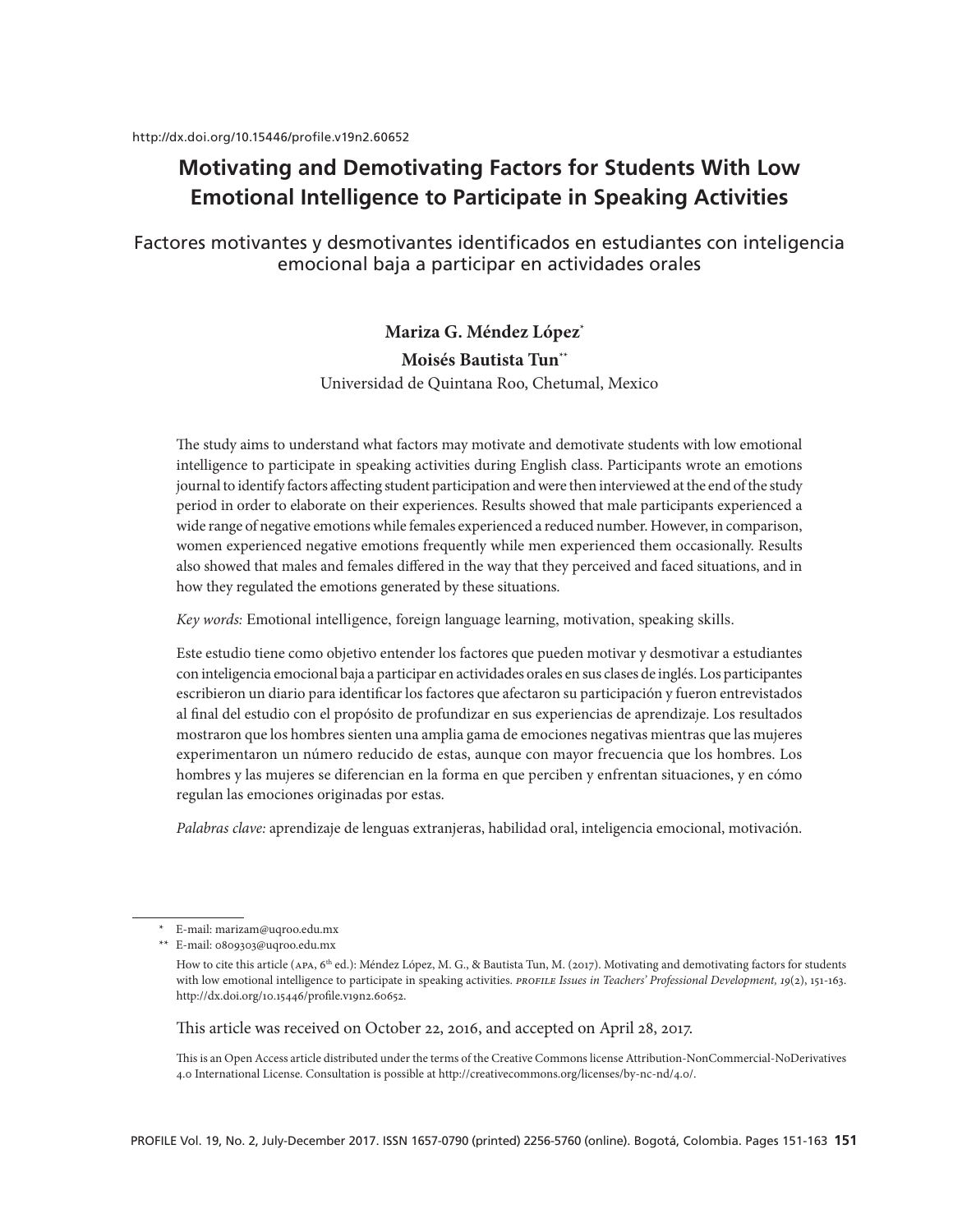### Introduction

Learning a foreign language requires investment in the practice of linguistic skills. The skill of speaking in the target language has been revealed as being the most challenging for language learners due to its interactive nature (Harumi, 2011; Méndez, 2011; Woodrow, 2006; Zhang & Head, 2010). Students learning English as a foreign language (EFL) in a non-English speaking country have limited opportunities to practice their speaking skills compared to those doing so in an Englishspeaking country (Zhang, 2009). Although language learners recognise the importance of oral practice to achieve communicative competence, linguistic problems (Harumi, 2011) and the reactions they trigger (Méndez & Fabela, 2014) often cause students to avoid oral participation or remain passive when they are asked to express their ideas or opinions in language class. Some studies have reported that most language learners are concerned about making pronunciation or grammar mistakes when participating in classes because they fear teachers' negative judgement or their peers' mockery (Kitano, 2001; Méndez & Peña, 2013; Yan & Horwitz, 2008). Xie (2010) and Zhang and Head (2010) carried out two studies in China and found that "the reticence to speak or participate in classroom activities, usually attributed to the cultural and educational environment in which learners have developed, is positively affected by the controlling teaching practices imposed on students and not by culture" (Méndez, 2011, p. 54).

This is supported by motivation theories that suggest that teachers who exercise authority and control in the classroom affect students' motivation negatively whereas if teachers are flexible and comprehensive can positively improve it (Deci & Ryan, 1985; Littlewood, 2000). Thus, the negative attitudes and behaviours manifested by students may cause frustration and feelings of failure in teachers when their students seem unwilling to cooperate and participate in English speaking activities. Tsiplakides and Keramida (2009) suggest that teachers fail to recognise that these attitudes are a result of student

anxiety, instead attributing them to a lack of motivation or poor attitude. Thus, it is important for teachers to recognise learners' real emotions and how they affect their motivation to speak in foreign language class.

In order to contribute to the literature on speaking ability in foreign language learning, this study aimed to understand what factors may motivate or demotivate students with low emotional intelligence (ei) to participate in speaking activities during English class.

## Emotional Intelligence and Speaking in a Foreign Language

Emotional intelligence is the capacity to control and regulate one's own feelings and those of others, and use them as a guide for thought and action (Barchard & Hakstian, 2004). People who have developed EI skills can comprehend and express their own emotions, identify emotions in others, regulate affect, and utilize moods and emotions to impel adaptive behaviours (Mayer & Salovey, 1997).

According to Salovey, Mayer, Caruso, and Lopes (2003), ei is composed of four related abilities. They state that if people possess a high level of ei, they are able to accurately perceive how both they and others feel, use those feelings to help with the task at hand, comprehend both the way those feelings have arisen and how they will change, and then manage those feelings effectively to achieve a positive result. People who have developed a high EI are creative performers compared to those with a lower ei (Wolfradt, Felfe, & Köster, 2002). The development of EI is said to reduce stress not only for individuals but also for organisations, because it "enables employees to achieve work/life balance" and "enhance leadership capability and potential" (Chapman, 2014, p. 93). In the same vein, Zaremba (as cited in Boonkit, 2010, p. 1306) points out that speaking skills are "usually placed ahead of work experience, motivation, and academic credentials as recruitment criteria by employers". Boonkit (2010) considers speaking as "one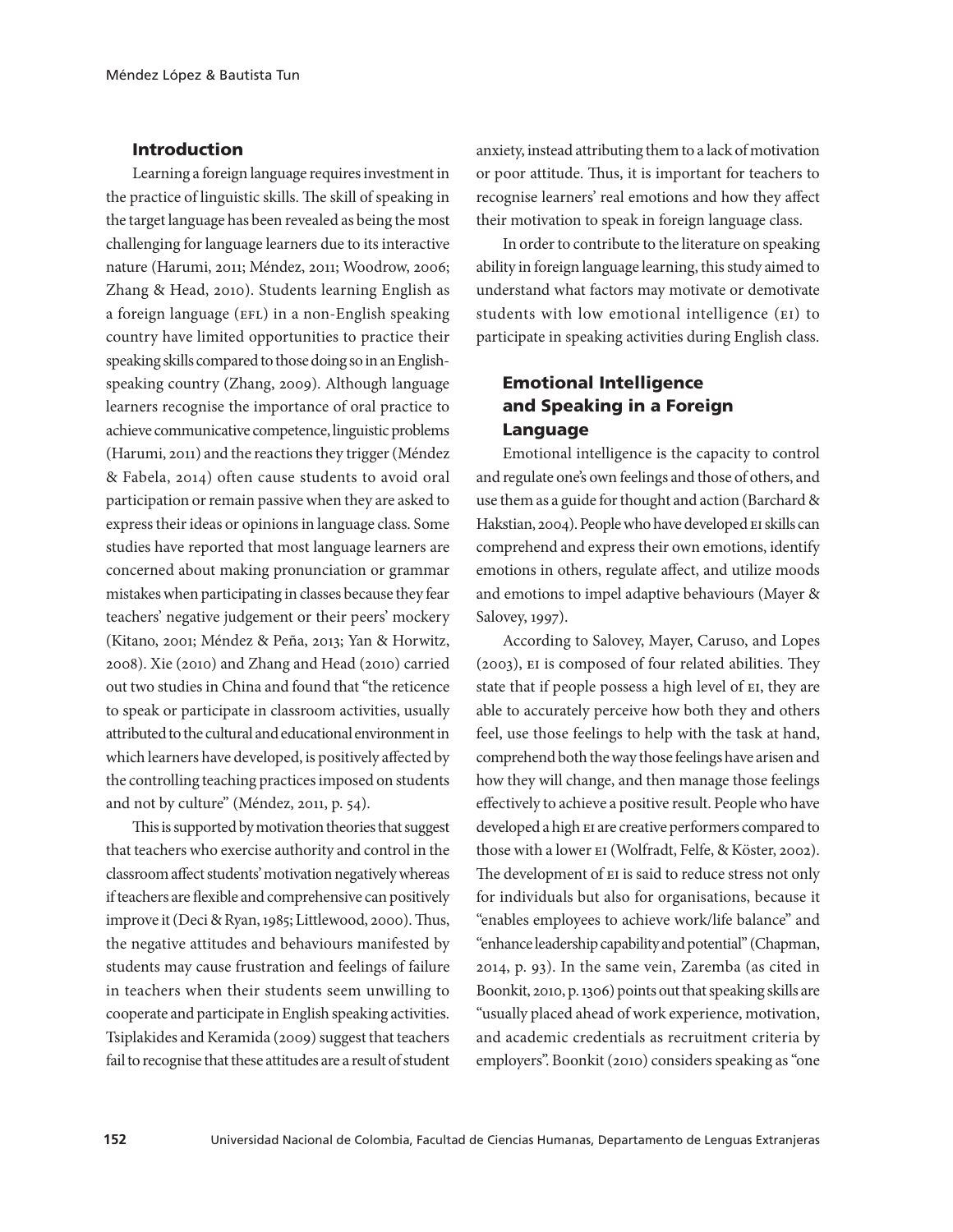of the macro skills that should be developed as a means of effective communication" (p. 1036), not only in first but also in second language learning contexts.

In the field of second language learning, different studies have been undertaken on the influence of ei on speaking ability. Soodmand Afshar and Rahimi (2014) found that EI significantly correlated with the predicted speaking ability of Iranian EFL learners. According to their results, students who are more assertive and who tend to have higher social responsibility and self-appraisal abilities are good speakers. In the same vein, Lopes et al. (2004) found that people with effective emotional abilities are able to use these to their advantage and enrich their interactions with friends. The results of the study conducted by Bora (2012) support this, revealing that students with a high level of EI who participated in the study were more willing to participate in speaking activities due to their high levels of self-esteem and social skills.

The speaking performance of foreign language students can be affected by diverse factors generated by performance conditions, such as pressure, planning, and the amount of support provided. Furthermore, affective factors such as motivation, confidence, and anxiety can affect learners' willingness to participate in class (Méndez & Fabela, 2014; Shumin, 2002). As stated by Mohammadi and Mousalou (2012), foreign language students try to avoid situations in which they have to speak. Although some studies refer to this reticence as resulting from controlling teaching practices (Xie, 2010; Zhang & Head, 2010), it is necessary to examine the role of low ei on speaking in a second or foreign language. However, most studies undertaken on EI and speaking have focused on the positive relationship between these two variables. Thus, it is necessary to ascertain how students with a low EI deal with speaking in a foreign language and what factors motivate or demotivate them during this activity in foreign language class. This article reports on a qualitative study carried out to identify the factors that motivate or demotivate the

oral participation of students with a low EI enrolled in an English language teaching (ELT) programme at a state university in southern Mexico.

### Method

This study followed a qualitative approach given that its objective was to gain a deeper understanding of the factors that encourage or discourage oral participation during foreign language classroom instruction. The purpose of the study was to explore students' perceptions regarding classroom participation and discover the factors affecting their oral participation, using the following research question: What factors influence the participation of male and female students with a low EI in classroom oral activities?

#### **Participants**

The participants of this study were ten men and ten women enrolled in the ELT program at a public university in the South East of Mexico during the 2013 spring semester. The participants selected scored the lowest EI on the Trait Meta-Mood Scale 24 (TMMS-24) questionnaire. Participants consisted of four beginners, four intermediate, and two advanced level students from ages 18 to 25.

#### **Instruments**

Three instruments were used for the purpose of this study. First, the TMMS-24 (Salovey, Mayer, Goldman, Turvey, & Palfai, 1995) was used to measure the students' ei. The tmms-24 measures three key dimensions of ei: emotional perception, emotional comprehension, and emotional regulation. The version of this instrument that was adapted to Spanish by Fernández-Berrocal et al. (1998) was used in order to ensure that participants understood it.

After the participants had been selected, they were asked to write an entry in an emotions journal once a week for a period of seven weeks. The participants used this instrument to report their experiences of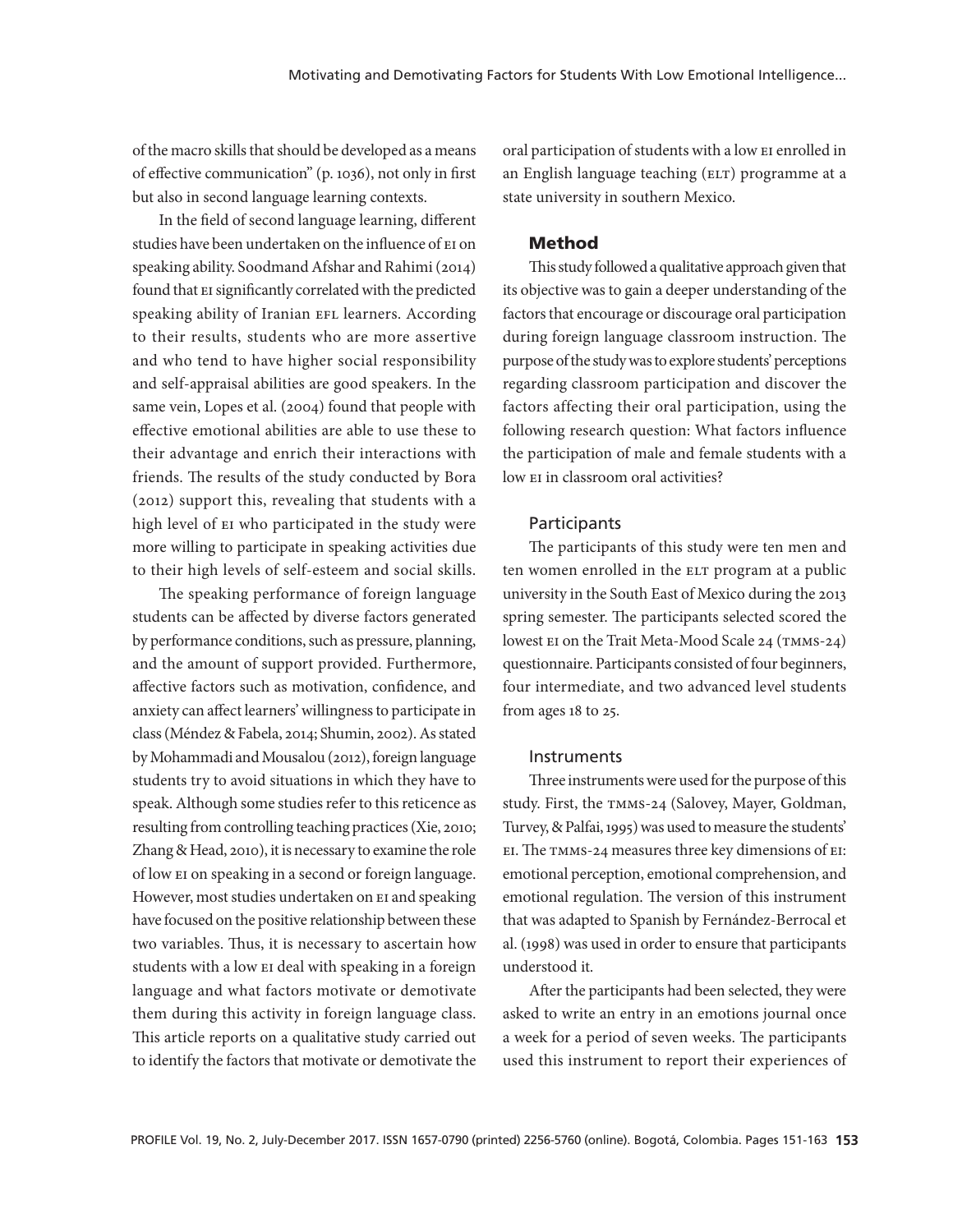their participation in oral production activities in language class. The emotions journal entries enabled the identification of factors influencing students' oral participation.

Semi-structured interviews were carried out at the end of the study. The interview guide was designed to allow participants to express their motivations for speaking or refraining from speaking during classroom activities (see Appendix). Interviews were recorded and transcribed, and the transcripts then checked against the original audio recording for accuracy. The purpose of this third instrument was to deepen understanding of the participants' experiences and confirm what these students with a low EI had reported in their journal entries. The interviews were carried out in Spanish to prevent any kind of misunderstanding.

### Data Analysis

Data were analysed using Thematic Analysis (Braun & Clarke, 2006), which offers an accessible and theoretically flexible approach to analysing qualitative data. Once the data had been coded and collated, the codes were classified into potential themes and the data extracts collated within the themes identified. The relationship between codes, themes, and the different levels within the themes was analysed by both researchers in order to validate the final themes selected. Although a set of possible themes was developed, it was necessary to refine them, leading to the realization that there may not have been enough data to support some themes, which were then discarded. Data were classified into the themes, taking into account the fact that the classification was meaningfully coherent and that there was a clear distinction between themes. The collected extracts for each theme were read again to consider whether they could form a coherent pattern. When the themes did not form a coherent pattern, they were reworked to find a suitable theme for the extracts that did not fit within any of the themes already developed. The final themes were assigned concise names.

### Results

The research question aimed to reveal factors that influence students' oral participation during English language class and to identify factors affecting male and female students (see Table 1). Even though male participants described having felt a greater variety of negative feelings, by the end of the study, these had been transformed into more positive ones. Although female participants showed fewer negative feelings, they felt them more frequently (see Table 2).

| <b>Motivating</b>                 | <b>Motivating</b>       |
|-----------------------------------|-------------------------|
| factors for male                  | factors for female      |
| participants                      | participants            |
| Goal oriented                     | Interacting with native |
| performance                       | speakers                |
| Neutral corrective<br>feedback    | Supportive classroom    |
| Supportive classroom<br>community | community               |

**Table 1.** Motivating Factors for Male and Female Participants

### Motivating Factors for Male Participants

#### **Goal Oriented Performance**

During the activities, the participants, when speaking, compared their fluency with that of their classmates, realizing that their progress was slower. Considering themselves incompetent in terms of their linguistic skills gave them a feeling of desperation and motivated them to practice harder for oral exams and learn more vocabulary in order to perform better in oral activities. As one of the participants reported:<sup>1</sup>

This week I was fine…happy because of the grade I got in my basic English course, but that day I was also given the result I got in my English language course and I didn't get the grade I expected, that

<sup>1</sup> Participants' excerpts have been translated from Spanish.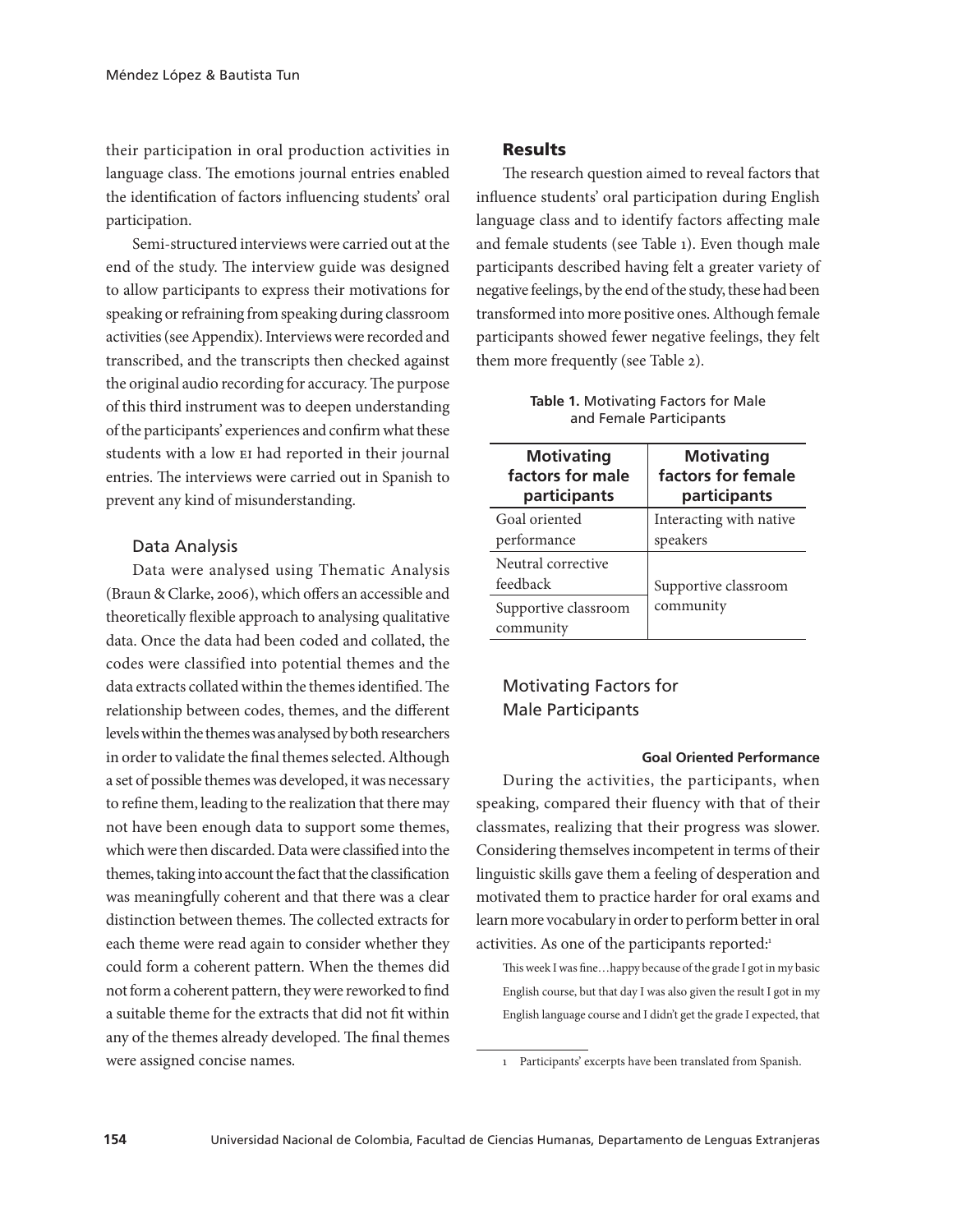made me feel powerless, even more because I knew that on my speaking exam I didn't perform as good as on the writing exam. I started and finished this week with the desire of participating with more frequency, I started feeling more confident to speak English in class, to ask questions or to talk with classmates. Although sometimes I didn't produce the sentences correctly, I made an effort and took notes about the corrections in order to avoid making the same mistakes again. Days later, while I was doing my English homework, I felt nostalgia again when I realized I have a great lack of vocabulary, but at the same time I felt motivated to learn because my goal of being the best won't be reached by itself. (Journal, Week 3, Christian<sup>2</sup>)

It is clear that students have performance goals in order for their linguistic competence to be judged positively (Dweck, 1986). Performance goals force students to direct all their efforts into outperforming their classmates in order to maintain their language ability and avoid negative judgments (Ames, 1992; Elliot & Dweck, 1988; Nicholls, 1984).

#### **Neutral Corrective Feedback**

The participants felt motivated to speak during the English class once they had realized that the teachers were providing feedback in a neutral way. Some participants revealed that they participated more in classes where the teachers corrected the errors by writing them on the whiteboard or by showing slide projections of errors and explaining them to the whole class without pointing out the student who had made the mistake. During the study period, participants from the intermediate semesters felt good when they realized that teachers provided corrective feedback to all students who had made mistakes. They stated that they felt that teachers had *no* preference for some students over others in the classroom, making it a place where they felt a sense of equity. As one participant states:

Many (of the students) made pronunciation mistakes and the teacher gave them feedback but not me, she usually corrects me whenever I make a mistake in all the activities, this makes me feel that the teacher is aware of the mistakes of everyone and not only mine. Thinking in that way, makes possible that I do not feel afraid to speak. (Journal, Week 4, Andrew)

#### **Supportive Classroom Community**

Participants reported being encouraged to participate actively in class. Intermediate participants felt confident when interacting with classmates, as, in the absence of any competence, there was a strong sense of cooperation and support in the group. No one was mocked when they made a mistake during oral presentations. Participants also reported no impolite attitudes in their classmates, which could have affected the performance of the speaker. Participants did not demonstrate annoyance when receiving feedback from classmates. This is supported by Mall-Amiri and Hesami (2013) who stated that "peer feedback equips students with socially affective strategies such as listening carefully, speaking at the right moment, expressing clearly, and appreciating others" (p. 15). As one participant explains:

I am not afraid of speaking English all the time…sometimes I feel like participating…because in general…the actions and attitudes of my classmates, towards me are positive…they also want to speak and express their ideas. I feel that we all win. (Interview, Karl)

## Motivating Factors for Female Participants

#### **Interacting With Native Speakers**

Rozina (2001) states that native speakers can speak at a relatively fast speed thanks to the language stored in their mental lexicon. Participants felt disadvantaged due to their limited vocabulary compared with that of native speakers. Thus, they took every opportunity to speak with native English speakers, which gave them a feeling of great confidence. They not only wanted to

<sup>2</sup> Pseudonyms are used throughout this article to protect participants' identity.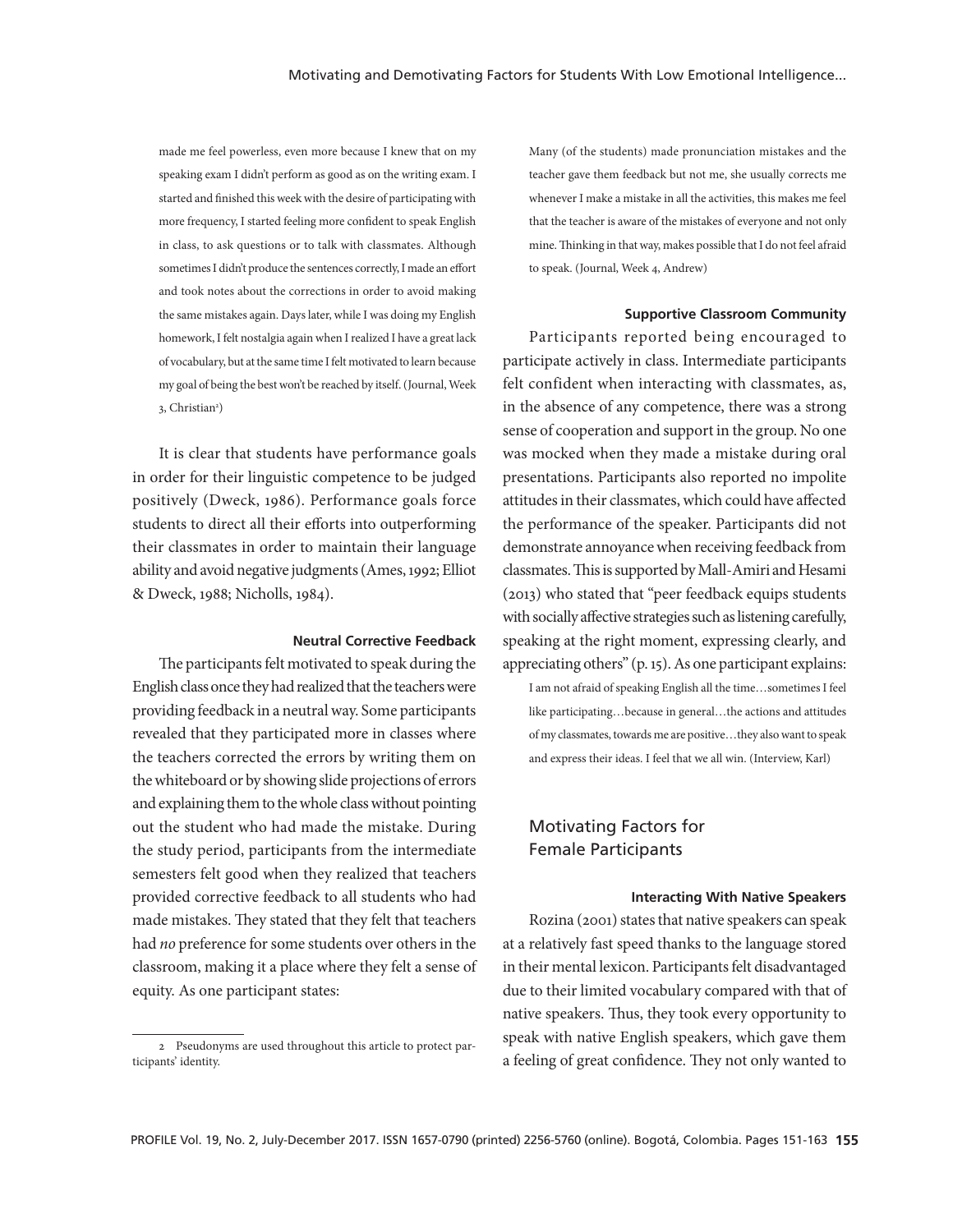keep practicing with native speakers in order to learn from them, but also wanted to use different strategies to improve their speaking ability (e.g., learning vocabulary or practicing with friends or classmates with whom they felt comfortable). Thus, they felt less of the anxiety or fear that had prevented them from speaking during oral activities. As one participant states:

I feel happy because I realize I am able to keep a conversation with a native (English speaker) and that she is able to understand what I say. As a result, I am not afraid anymore to participate in the classroom. (Journal, Week 6, Camrin)

**Supportive Classroom Community**

The participants felt comfortable with the classroom environment that had been developed, a factor that was essential for their improvement. They described having felt satisfied with both their performance during speaking activities and the grades they obtained, realizing that they were improving constantly and that, also, they were more resilient to making errors in front of their peers. Shaffer and Anundsen (1993) emphasise that being able to interact in a supportive classroom community helps students achieve their goals. It seems that the environment developed in the classroom featured in this study helped students to feel confident, thus helping them to develop their linguistic abilities. As one participant states:

Due to the fact that in the classroom we are in a comfortable and reliable environment, I don't feel nervous or anxious. (Interview, Week 5, Anahí)

## Demotivating Factors for Male Participants

#### **Peer Comparison**

Male participants described feeling nervous before oral participation and worried that their classmates who had a higher level of English were going to mock them. As a result, it took some time for students to participate

| <b>Demotivating</b><br>factors for male<br>participants | <b>Demotivating</b><br>factors for female<br>participants |
|---------------------------------------------------------|-----------------------------------------------------------|
| Peer comparison                                         | Anxiety about public<br>speaking                          |
| Group competence                                        | Peer evaluation                                           |
| Negative self-talk                                      | Text anxiety                                              |
| Corrective feedback                                     | Lack of classroom<br>community                            |

| <b>Table 2.</b> Demotivating Factors for Male and Female |              |  |  |  |
|----------------------------------------------------------|--------------|--|--|--|
|                                                          | Participants |  |  |  |

in oral activities and answer questions. When they finally dared to speak, they spoke quickly and incoherently.

Prejudice in schools is especially troubling because schools are public places in which students learn to negotiate and construct knowledge of differences. When prejudicial beliefs go unexamined in schools, students are not given the opportunity to deconstruct prejudicial knowledge. The impact of prejudicial attitudes on students is wide ranging, spanning from lower school performance to poor physical and mental health. (Camicia, 2007, p. 219)

#### As one participant commented:

Many of them know [referring to her classmates] dominate more the language, and because of that reason, sometimes I feel that the lack of knowledge…make me…as if they were going to talk bad things about me, or I don't know. (Interview, Fer)

#### **Group Competence**

As usually happens inside classrooms, a division into small groups of friends tends to emerge, which generates an implicit sense of competition. This action created a non-productive competition in which each group did everything they could to sabotage the performance of their rivals. With the participants seeing every opportunity to speak as a threat that would make their lack of speaking mastery evident, they did not want to take part. This highlights the importance for teachers of establishing a positive or supportive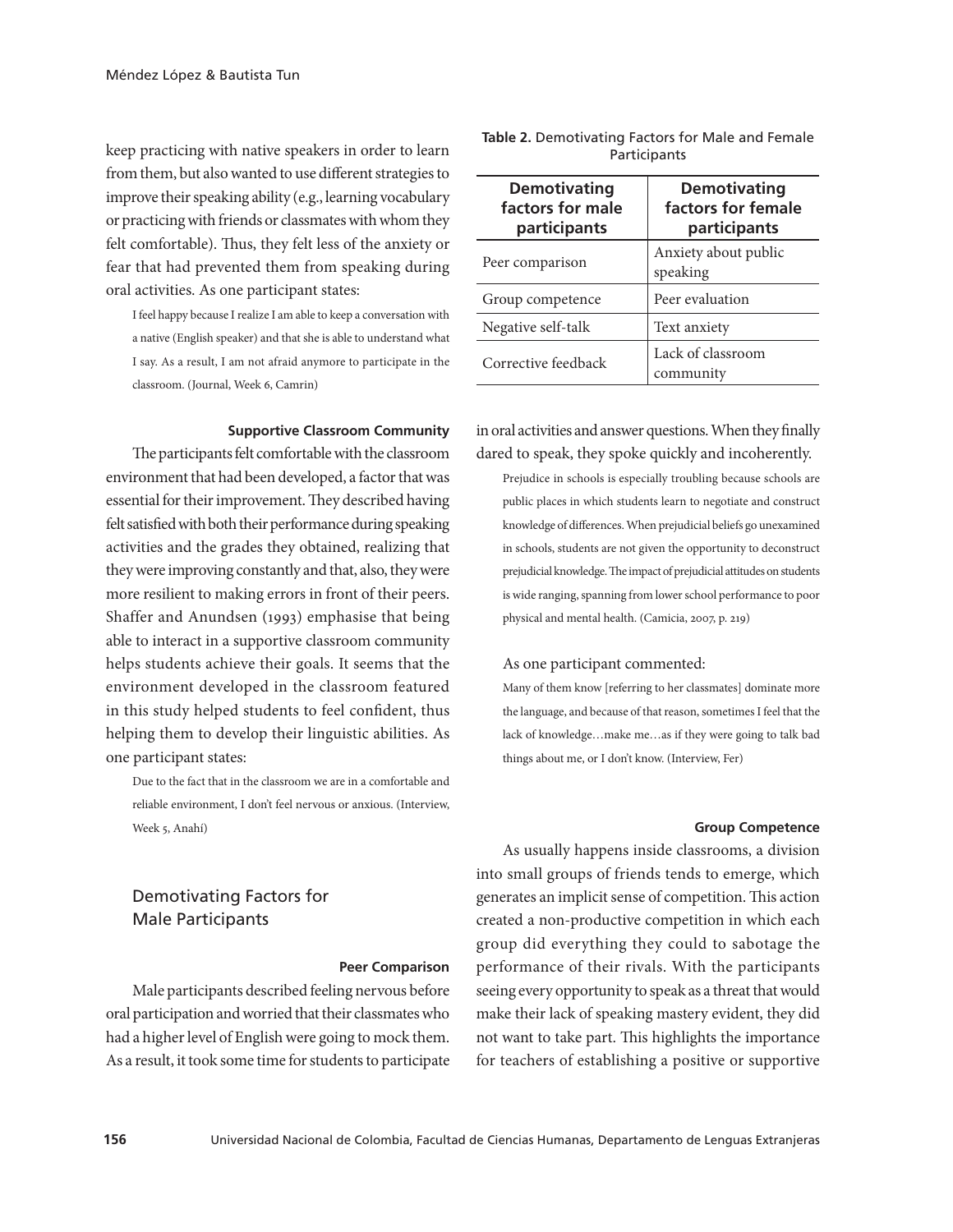classroom environment if they want to encourage student participation and motivate them in the classroom. As Hannah (2013) states: "If not approached correctly, a classroom can be set up in a way that stifles creativity or does not promote a positive learning environment" (p. 1). As one participant in this study remarks:

What occurs…is that when I participate, some of my classmates make fun of me, they make impolite gestures with their faces and show bad attitudes…sometimes it seems they grumble, they laugh while they look at me during my participations…the class is too divided, the only ones that don't make fun of you are the ones that are in your own group…they do whatever it takes to sabotage others with the purpose of being the best or the most recognised…I try to stand aside I don't make fun of anybody. However, I get angry that they always want to sabotage other classmates and when they participate I don't act in the same way, I don't even have the desire of speaking. (Interview, Brandon)

#### **Negative Self-Talk**

Negative self-talk is a kind of cognitive anxiety (Nolting, 1997). The participants generated negative thoughts about themselves, which affected their performance during oral participation. Although some students revealed that they were confident in their linguistic competence, negative statements about them interfered with their oral production. A participant revealed:

Due to it was a cae [Cambridge English: Advanced] test that made my nervous be on top…when I am speaking in front of the teacher I usually get nervous, and as I know that cae is a difficult exam…I thought, I will do it wrong for sure…I don't have the vocabulary nor the enough knowledge, nor I can't speak without getting lost for words or choke, nor I understand the British accent. (Interview, Henry)

#### **Corrective Feedback**

Corrective feedback refers to the teacher's response to learners' errors in oral or written expression (Sheen & Ellis, 2011). Participants in the study revealed their fear

of making mistakes due to the possible opinions and reactions of their classmates. Their motivation to speak lessened further because of the way teachers provided corrective feedback when they made mistakes. Aida (1994) suggested that "language teachers can make it possible for anxious students to maximize their language learning by building a nonthreatening and positive learning environment" (p. 164). Some participants stated that their teachers' attitudes when providing corrective feedback made them feel as if its purpose was for their teachers and classmates to mock them. There were occasions in which they felt corrective feedback was a personal judgment (Arnold, 2007), where it did not matter whether other classmates made more mistakes, as the impolite corrective feedback was focused on them most of the time during which they were constantly teased and laughed at. As one participant describes:

Sometimes it seems that the teacher has something personal against me…when he corrects me…it seems he makes fun of me and my classmates seem to follow him…I try to avoid participating because I don't like them mocking me. (Interview, Pavel)

## Demotivating Factors for Female Participants

#### **Public Speaking Anxiety**

The anxiety over one's speaking in public "can negatively affect students' academic and interpersonal relationships as it provokes a tendency to withdraw from communication situations" (Swenson, 2011, p. 1). Results from different studies in academic settings have reported that students fear teacher and peer evaluations so they avoid participating in class (Méndez, 2011). Bourhis, Allen, and Bauman (2006) suggest that the stress of trying to "protect one's grade and not to appear to the teacher or other students as stupid" (p. 212) would lead to these reactions. Participants described not wanting to be mocked because of the mistakes they had made, and being constantly in fear of making mistakes, as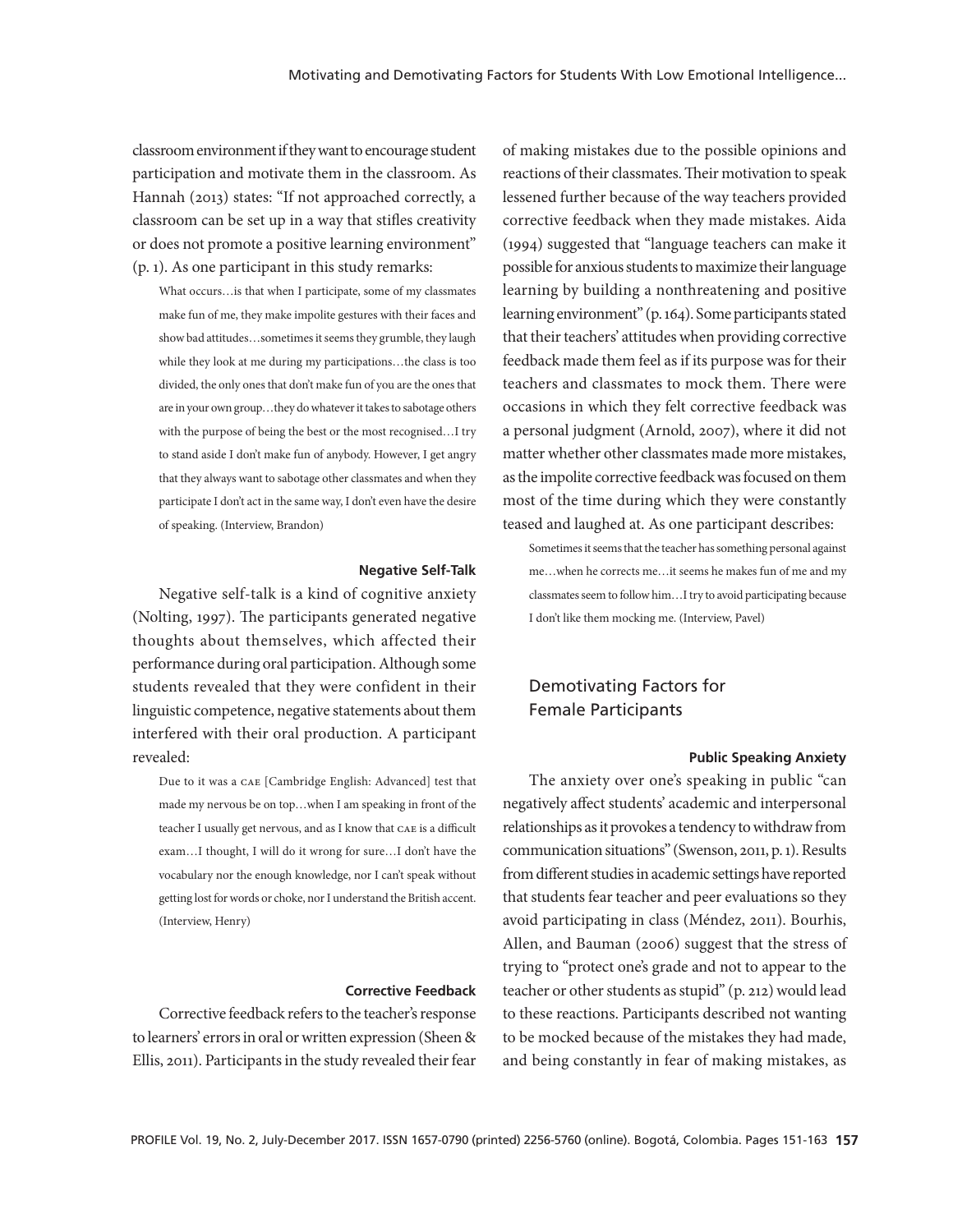their teacher and classmates would think that they were not good enough at English. According to Swenson (2011), "fear of negative evaluation and sensitivity to punishment are both widely accepted reasons for these anxious reactions to public speaking" (p. 3). Participants presented a strong fear of getting a low grade on future exams due to their performance in class, making their oral participation very poor. With students going to great efforts to produce correct utterances, it took too long for them to answer the teacher's questions. As a result, participants did not speak unless asked. During participation, the students spoke at a low volume, sometimes stuttering and feeling dissatisfied about their performance in speaking activities. One participant reported:

Every time I have to speak in public…as if by magic I forget the words…I don't like it because I feel that when this happens my classmates and the teacher consider me a bad student…that affects me a lot…I feel frustrated because I can't speak as fluent as my classmates. (Interview, Carolina)

#### **Peer Evaluation**

Horwitz, Horwitz, and Cope (1986) suggest that most students "find foreign language learning, especially in classrooms situations, particularly stressful" (p. 125) because students "fear being less competent than other students or being negatively evaluated by them" (p. 130). Participants compared themselves with classmates when speaking and felt uncomfortable because they thought their classmates were always criticizing their performance when they spoke. Young's (1990) research on language anxiety revealed that "speaking activities which require 'on the spot' and 'in front of the class' performance produce the most anxiety from the students' perspective" (p. 551). Similarly, the participants in this study were anxious at the thought that it was easier for classmates to perceive their mistakes during oral presentations or class participation. Students described feeling comfortable when going unnoticed during class,

avoiding as much as possible activities or situations that would bring them to center stage. As one participant explains:

The teacher asked for examples of sentences in *Simple Present* and *Present Continuous* in order to learn how to differentiate them. However, I don't know what happened, since I know the difference but I answered incorrectly. I started feeling anxious when the teacher asked me directly and in addition, everyone was looking at me (Journal, Week 1, Camrin)

#### **Test Anxiety**

Test anxiety refers to a "special case of general anxiety consisting of phenomenological, physiological, and behavioral responses" related to a fear of failure (Sieber, 1980, p. 17) and to the "experience of evaluation or testing" (Sieber, 1980, p. 18). Test anxiety is considered beneficial for students because it helps them to be "alert and focused on the task" (Weir, 2008, p. 47). However, high levels of anxiety are negative because they can make students do wrong when answering a test. Participants presented more intense test anxiety in the speaking section, feeling anxious because they did not know how to start the conversation required by the exercise. They stated that they had practiced and studied vocabulary before the exam; however, when teachers assigned the topic they had to talk about, they forgot what they had learned. Participants described feeling frustrated because anxiety affected their oral performance. One participant says:

This week we presented an exam. Honestly, I am not worried about the writing part of the exam, but the oral part causes me a lot of anxiety. I don't like to fail, and I feel anguish when my grade not only depends on my performance, but also on my partner's. For example, this time, my partner made mistakes and I realize about them. I got nervous because I didn't want to make the same error and I blocked myself. Whenever I make a mistake and I see that the teacher takes notes in the evaluation sheet, I don't want to speak anymore because I know that my grade will be not a good one (Journal, Week 5, Christina)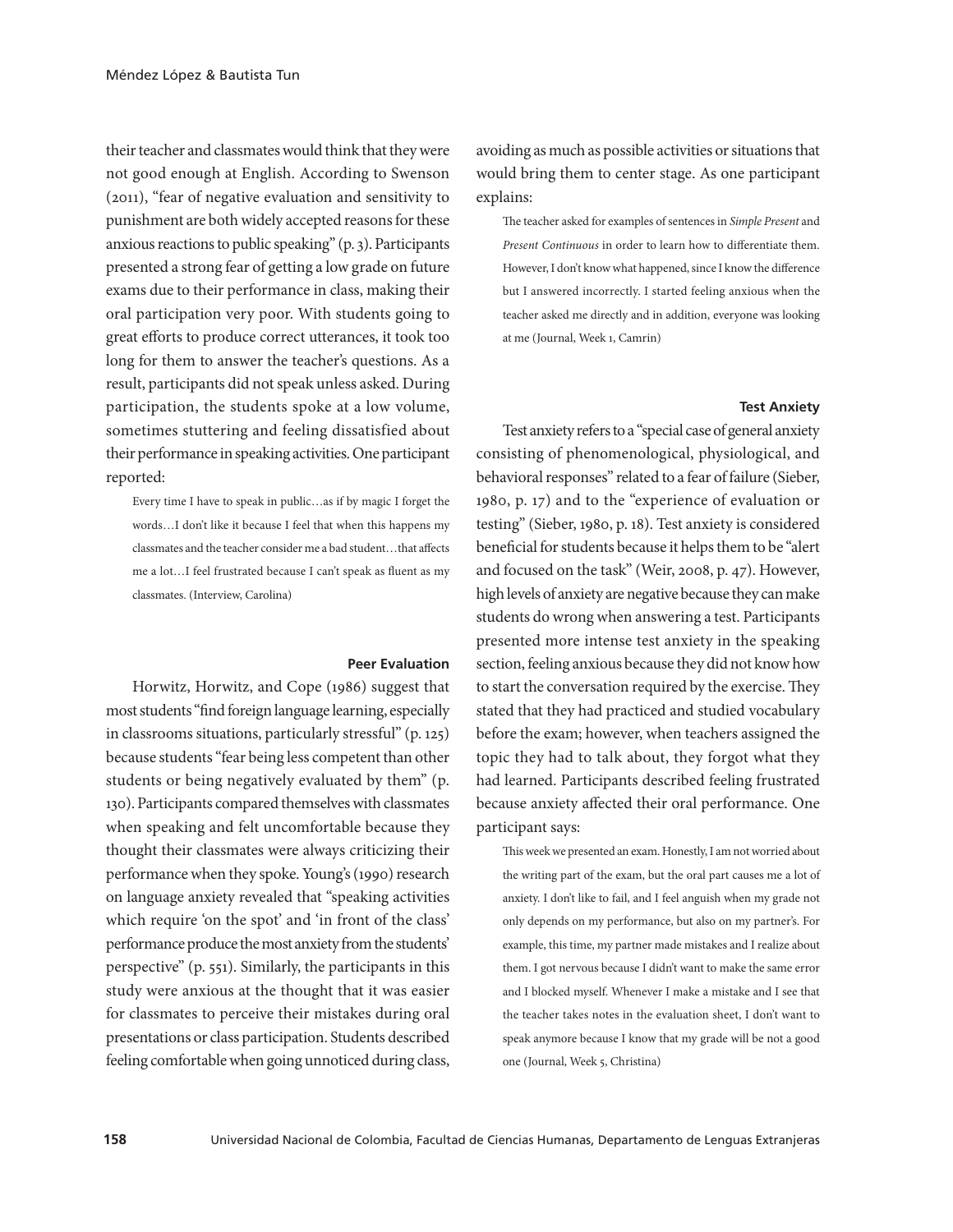#### **Lack of Classroom Community**

Some participants took English classes not only as part of their English language major, but also at the Self-Study Centre, where they studied with students from different majors offered by the ELT programme and also external students. Thus, these students either knew fellow students or they knew no one at all. Participants described not feeling close to their new classmates or feeling uncomfortable around them. They did not feel motivated to participate due to not having previously interacted with these new classmates. As a result, their participation was very limited. One participant reveals:

I tried to participate as little as possible…I don't feel in confidence in the classroom since I don't know any of my classmates…as they are from other majors…I don't know how they are. (Interview, Paty)

#### **Conclusions**

ELT students' motivation and performance while learning a foreign language are influenced by diverse factors. Male participants demonstrated that they were influenced by more factors than female participants when speaking English. Even though female participants were affected by fewer factors, they experienced them more frequently. Being in a supportive classroom environment is a motivating factor for both male and female students, whereas peer evaluation it is a demotivating one.

Male participants tended to compare their oral performance with that of their classmates, which inhibited their participation or caused them to make mistakes while speaking or producing illogical utterances. Consequently, their participation was not what they expected, which demotivated them. Additionally, female participants reported being afraid of speaking in front of their peers because they felt scrutinized by them. Thus, although the experiences of both male and female participants are comparable with those of their peers, male participants were afraid of being mocked due to their mistakes while women were afraid of being criticized and scrutinized by their peers.

This finding is similar to those of previous studies in the field (Horwitz et al., 1986; Young, 1990). It is important, then, that teachers take action to prevent any mockery in the classroom and make students aware that errors are positive as they highlight the areas students need to work on in order to master the foreign language.

Male participants also described themselves as practicing goal-oriented performances, which pushed them to practice their oral skills and master the content assigned for future participation. Male students seem to be more competitive, based on the descriptions made by participants in this study, in which they state how they felt motivated when able to outperform their peers and thus avoid negative judgment. On the other hand, female participants preferred to practice their oral skills with native speakers when given the opportunity. While female participants tended to use a variety of strategies for practicing their speaking skills, they reported that their confidence increased when interacting with native speakers. Gender identity is directly related to the differential socialization of men and women, whereby women identify themselves using expressive features more than men, while men use instrumentality features more than women (Bem, 1974).

Both male and female participants stated that being in a supportive classroom community was a motivating factor for participating in language class. Thus, it is important that teachers encourage a positive classroom atmosphere in order that students are able to interact with one another and learn from the experience. Given that classroom interactions enable "learners to receive comprehensible input and provide opportunities to negotiate for meaning and produce modified output" (Rassaei & Moinzadeh, 2011, p. 97), the more students interact with one another, the more they will practice and improve their speaking skills.

The feedback provided by teachers can motivate or demotivate students to participate in the classroom. Male and female participants reported that they felt demotivated when given feedback individually in front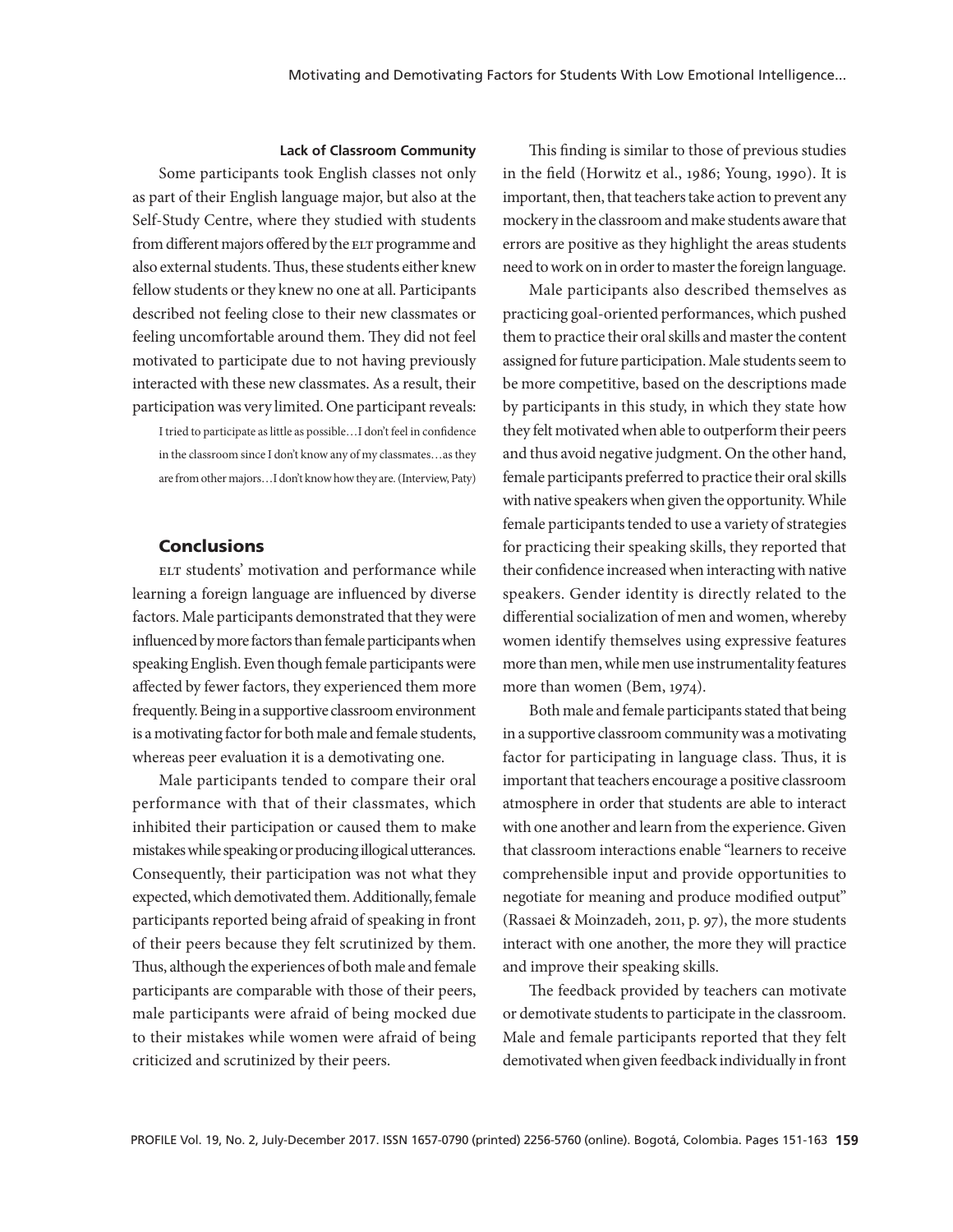of their classmates. It seems that participants fear the mockery or criticism an explicit and direct correction can cause, with similar results also found in previous studies (Kitano, 2001; Yan & Horwitz, 2008). Thus, teachers should be sensitive when providing feedback to students with a low EI, as the strategy they decide to use may either encourage or discourage students' future participation in oral activities.

Male and females differ in the way that they perceive and face situations, and how they regulate their emotions. Emotions have been found to affect students' motivation, interest, and effort (Meyer & Turner, 2006). Anxiety can make students feel unable to perform well during class or as learners. Anxiety can interfere with students' motivation and performance because it makes them feel incompetent and lacking in self-confidence, meaning that they "are likely to take more time double-checking their answers or questioning their work before turning it in to their teachers" (Kumavat, 2016, p. 196).

The findings reported in this study highlight the reality that students with a low ei constantly compare themselves with their peers and fear the mockery or criticism to which they can be subject because of mistakes they may make while speaking. Thus, it is paramount that teachers try to create a secure environment in which students feel confident, prevent any mockery immediately, and use classroom activities to reduce students' anxiety and increase their self-confidence.

#### References

- Aida, Y. (1994). Examination of Horwitz, Horwitz, and Cope's construct of foreign language anxiety: The case of students of Japanese. *The Modern Language Journal, 78*(2)*,* 155-168. http://doi.org/10.1111/j.1540-4781.1994.tb02026.x.
- Ames, C. (1992). Classrooms: Goals, structures and students motivation. *Journal of Educational Psychology, 84*(3), 261- 271. http://doi.org/10.1037/0022-0663.84.3.261.
- Arnold, J. (2007). *La dimensión afectiva en el aprendizaje de idiomas* [The affective dimension in language learning]. Madrid, es: Edinumen
- Barchard, K. A., & Hakstian, A. R. (2004). The nature and measurement of emotional intelligence abilities: Basic dimensions and their relationships with other cognitive ability and personality variables. *Educational and Psychological Measurement, 64*(3), 437-462. http:// doi.org/10.1177/0013164403261762.
- Bem, S. L. (1974). The measurement of psychological androgyny. *Journal of Consulting and Clinical Psychology, 42*(2),155- 162. http://doi.org/10.1037/h0036215*.*
- Boonkit, K. (2010). Enhancing the development of speaking skills for non-native speakers of English. *Procedia: Social and Behavioral Sciences, 2*(2), 1305-1309. http://doi. org/10.1016/j.sbspro.2010.03.191.
- Bora, F. D. (2012). The impact of emotional intelligence on developing speaking skills: From brain-based perspective. *Procedia: Social and Behavioral Sciences*, *46*, 2094-2098. http://doi.org/10.1016/j.sbspro.2012.05.434.
- Bourhis, J., Allen, M., & Bauman, I. (2006). Communication apprehension: Issues to consider in the classroom. In B. M. Gayle, R. W. Preiss, N. Burrell, & M. Allen (Eds.), *Classroom communication and instructional processes: Advances through meta-analysis* (pp. 211-227). Mahwah, us: Lawrence Erlbaum Associates.
- Braun, V., & Clarke, V. (2006). Using thematic analysis in psychology. Q*ualitative Research in Psychology, 3*(2), 77-101. http://doi.org/10.1191/1478088706qp063oa.
- Camicia, S. P. (2007). Prejudice reduction through multicultural education: Connecting multiple literatures. *Social Studies Research and Practice, 2*(2), 219-227.
- Chapman, M. (2014). *Emotional intelligence pocketbook*. Alresford, uk: Management Pocketbooks.
- Deci, E. L., & Ryan, R. M. (1985). *Intrinsic motivation and self-determination in human behaviour*. New York, us: Plenum. http://doi.org/10.1007/978-1-4899-2271-7.
- Dweck, C. S. (1986). Motivational processes affecting learning. *American Psychologist, 41*(10), 1040-1048. http://doi. org/10.1037/0003-066X.41.10.1040.
- Elliott, E. S., & Dweck, C. S. (1988). Goals: An approach to motivation and achievement. *Journal of Personality and Social Psychology, 54*(1), 5-12. http://doi.org/10.1037/0022-3514.54.1.5.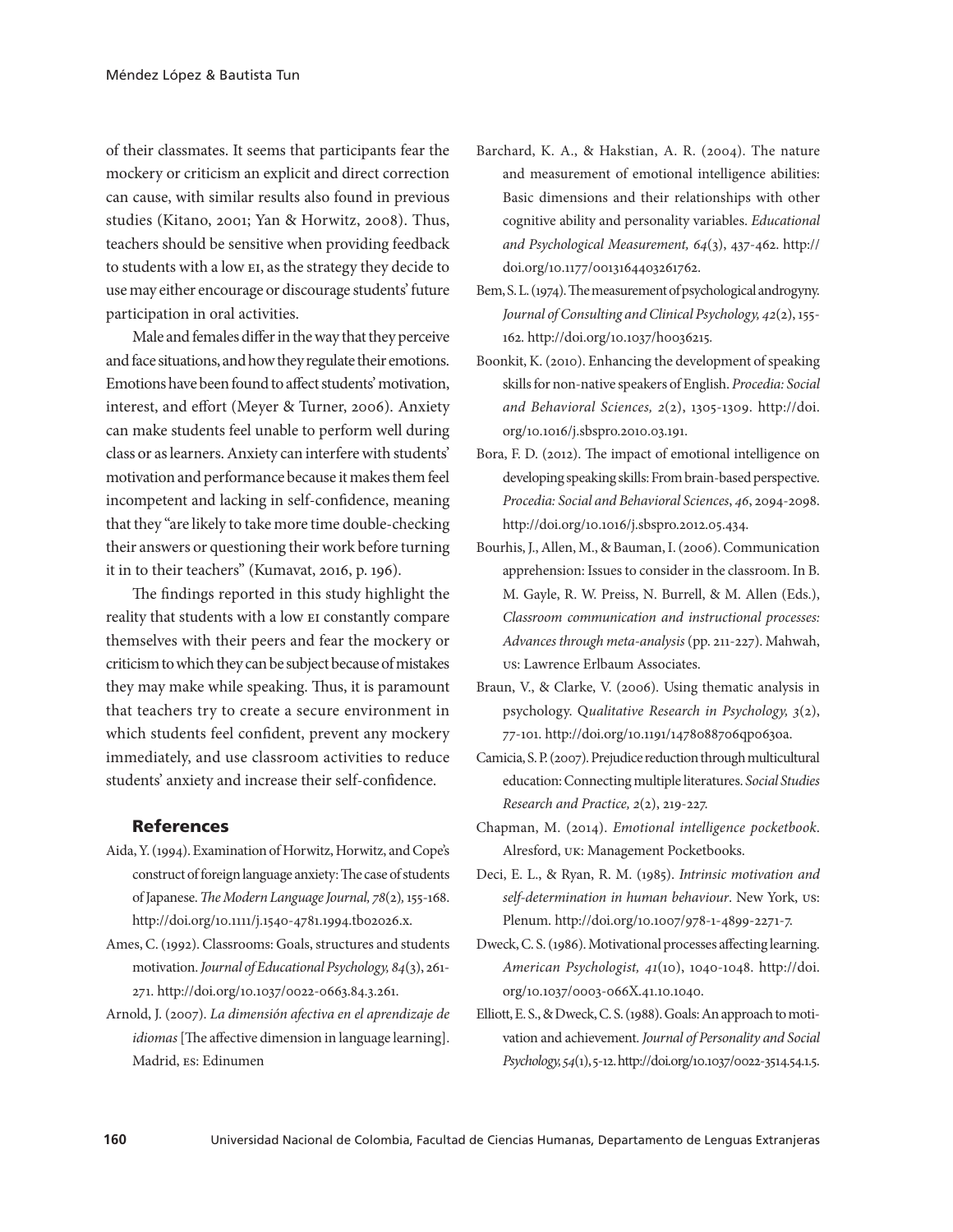- Fernández-Berrocal, P., Alcaide, R., Domínguez, E., Fernández-McNally, C., Ramos, N. S., & Ravira, M. (1998). Adaptación al castellano de la escala rasgo de metaconocimiento sobre estados emocionales de Salovey et al.: datos preliminares. En *Libro de Actas del v Congreso de Evaluación Psicológica* (pp. 83-84). Málaga, es.
- Hannah, R. (2013). The effect of classroom environment on student learning. *Honors Theses,* Paper 237. Retrieved from http://scholarworks.wmich.edu/cgi/viewcontent. cgi?article=3380&context=honors\_theses.
- Harumi, S. (2011). Classroom silence: Voices from Japanese efl learners. *elt Journal, 65*(3), 260-269. http://doi. org/10.1093/elt/ccq046.
- Horwitz, E. K., Horwitz, M. B., & Cope, J. (1986). Foreign language classroom anxiety. *Modern Language Journal, 70*(2), 125-132. http://doi.org/10.1111/j.1540-4781.1986. tb05256.x.
- Kitano, K. (2001). Anxiety in the college Japanese language classroom. *The Modern Language Journal, 85*(4), 549-566. http://doi.org/10.1111/0026-7902.00125.
- Kumavat, S. D. (2016). Effective role of emotions in teaching. *International Journal of Indian Psychology, 4*(1), 196-200.
- Littlewood, W. (2000). Do Asian students really want to listen and obey? *elt Journal, 54*(1)*,* 31-36. http://doi. org/10.1093/elt/54.1.31.
- Lopes, P. N., Brackett, M. A., Nezlek, J. B., Schütz, A., Sellin, I., & Salovey, P. (2004). Emotional intelligence and social interaction. *Personality and Psychology Bulletin, 30*(8), 1018-1034. http://doi.org/10.1177/0146167204264762.
- Mall-Amiri, B., & Hesami, A. (2013). The comparative effect of peer metalinguistic corrective feedback on elementary and intermediate efl learners' speaking ability. *International Journal of Language Learning and Applied Linguistics World, 4*(1), 13-33.
- Mayer, J. D., & Salovey, P. (1997). What is emotional intelligence? In P. Salovey & D. J. Sluyter (Eds.), *Emotional development and emotional intelligence: Educational implications* (pp. 3-31). New York, us: Basic Books.
- Méndez, M. G. (2011). The motivational properties of emotions in foreign language learning*. Colombian Applied Linguistics Journal, 13*(2), 43-59.
- Méndez, M. G., & Peña, A. (2013). Emotions as learning enhancers of foreign language learning motivation. *profile Issues in Teachers' Professional Development, 15*(1), 109-124.
- Méndez, M. G., & Fabela, M. A. (2014). Emotions and their effects in a language learning Mexican context. *System, 42*(2), 298-307. http://dx.doi.org/10.1016/j. system.2013.12.006.
- Meyer, D. K., & Turner, J. C. (2006). Re-conceptualizing emotion and motivation to learn in classroom contexts. *Educational Psychology Review, 18*(14), 377-390. http:// doi.org/10.1007/s10648-006-9032-1.
- Mohammadi, M., & Mousalou, R. (2012). Emotional intelligence, linguistic intelligence, and their relevance to speaking anxiety of EFL learners. *Journal of Academic and Applied Studies, 2*(6), 11-22.
- Nicholls, J. G. (1984). Achievement motivation: Conceptions of ability, subjective experience, task choice, and performance. *Psychological Review, 91*(3), 328-346. http:// doi.org/10.1037/0033-295X.91.3.328.
- Nolting, P. D. (1997). *Winning at math: Your guide to learning mathematics through successful study skills.* Bradenton, us: Academic Success Press.
- Rassaei, E., & Moinzadeh, A. (2011). Investigating the effects of three types of corrective feedback on the acquisition of English Wh-question forms by Iranian EFL learners. *English Language Teaching, 4*(2), 97-106. http://doi. org/10.5539/elt.v4n2p97.
- Rozina, G. (2001). The language of business: Some pitfalls of non-native / native speaker interaction. *Studies about Languages, 1*, 100-104.
- Salovey, P., Mayer, J. D., Caruso, D., & Lopes, P. N. (2003). Measuring emotional intelligence as a set of abilities with the Mayer-Salovey-Caruso Emotional Intelligence Test. In S. J. Lopez & C. R. Snyder (Eds.), *Positive psychological*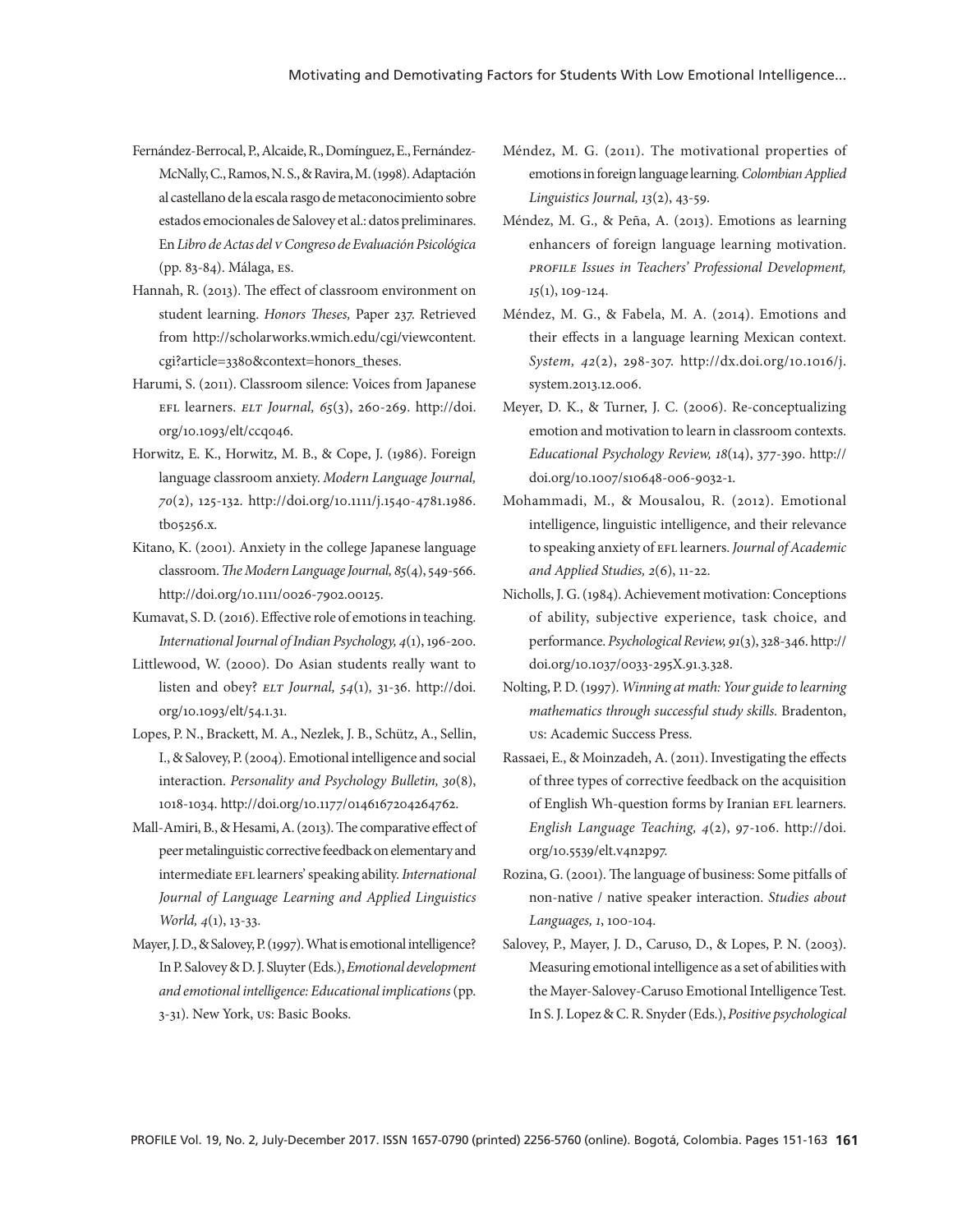*assessment: A handbook of models and measures* (pp. 251-265). Washington, DC: American Psychological Association. http://doi.org/10.1037/10612-016.

- Salovey, P., Mayer, J. D., Goldman, S. L., Turvey, C., & Palfai, T. P. (1995). Emotional attention, clarity, and repair: Exploring emotional intelligence using the Trait Meta-Mood scale. In J. Pennebaker (Ed.), *Emotion, disclosure, and health* (pp. 125-154). Washington, DC: American Psychological Association. http://doi.org/10.1037/10182-006.
- Shaffer, C. R., & Anundsen, K. (1993). *Creating community anywhere: Finding support and connection in a fragmented world*. Watertown, us: Penguin Putnam.
- Sheen, Y., & Ellis, R. (2011). Corrective feedback in language teaching. In E. Hinkel (Ed.), *Handbook of research in second language teaching and learning* (Vol. 2, pp. 593- 610). New York, us: Routledge.
- Shumin, K. (2002). Factors to consider: Developing adult efl students' speaking abilities. In J. C. Richards & W. A. Renandya (Eds.), *Methodology in language teaching: An anthology of current practice* (pp. 204-211). Cambridge, uk: Cambridge University Press. http://doi.org/10.1017/ CBO9780511667190.028.
- Sieber, J. (1980). Defining test anxiety: Problems and approaches. In I. G. Sarason (Ed.), *Test anxiety: Theory, research and applications* (pp. 15-42). Hillsdale, us: Lawrence Erlbaum Associates.
- Soodmand Afshar, H., & Rahimi, M. (2014). The relationship among emotional intelligence, critical thinking, and speaking ability of Iranian EFL learners. *Procedia: Social and Behavioral Sciences, 9*, 75-79. http://dx.doi. org/10.1016/j.sbspro.2014.05.291.
- Swenson, A. (2011). You make my heart beat faster: A quantitative study of the relationship between instructor

immediacy, classroom community, and public speaking anxiety. *Journal of Undergraduate Research, 14,* 1-12.

- Tsiplakides, I., & Keramida, A. (2009). Helping students overcome foreign language speaking anxiety in the English classroom: Theoretical issues and practical recommendations. *International Education Studies, 2*(4), 39-44. http://dx.doi.org/10.5539/ies.v2n4p39.
- Weir, B. S. (2008). *Transitions: A guide for the transfer student*. Boston, us: Thomson Higher Education.
- Wolfradt, U., Felfe, J., & Köster, T. (2002). Self-perceived emotional intelligence and creative personality. *Imagination, Cognition and Personality, 21*(4), 293-310. http://doi.org/10.2190/B3HK-9HCC-FJBX-X2G8.
- Woodrow, L. (2006). Anxiety and speaking English as a second language. *relc Journal, 37*(3), 308-328. http:// doi.org/10.1177/0033688206071315.
- Xie, X. (2010). Why are students quiet? Looking at the Chinese context and below. *elt Journal, 64*(1), 10-20. http://doi. org/10.1093/elt/ccp060.
- Yan, J. X., & Horwitz, E. K. (2008). Learners' perceptions of how anxiety interacts with personal and instructional factors to influence their achievement in English: A qualitative analysis of EFL learners in China. *Language Learning*, 58(1), 151-183. http://doi.org/10.1111/j.1467-9922.2007.00437.x.
- Young, D. J. (1990). An investigation of students' perspectives on anxiety and speaking. *Foreign Language Annals, 23*(6), 539-553. http://doi.org/10.1111/j.1944-9720.1990.tb00424.x.
- Zhang, Y. (2009). Reading to speak: Integrating oral communication skills. *English Teaching Forum, 47*(1), 32-34.
- Zhang, X., & Head, K. (2010). Dealing with learner reticence in the speaking class. *elt Journal, 64*(1), 1-9. http://doi. org/10.1093/elt/ccp018.

### About the Authors

**Mariza G. Méndez López** holds a php in Education (University of Nottingham, UK). She is a member of the Mexican National Research System and coordinator of the research group CADICC. Her areas of research are affective factors in foreign language learning and teacher professional development.

Moisés Bautista Tun holds a Bachelor's degree in ELT (Universidad de Quintana Roo). He currently works in a Mexican high school as an English teacher.